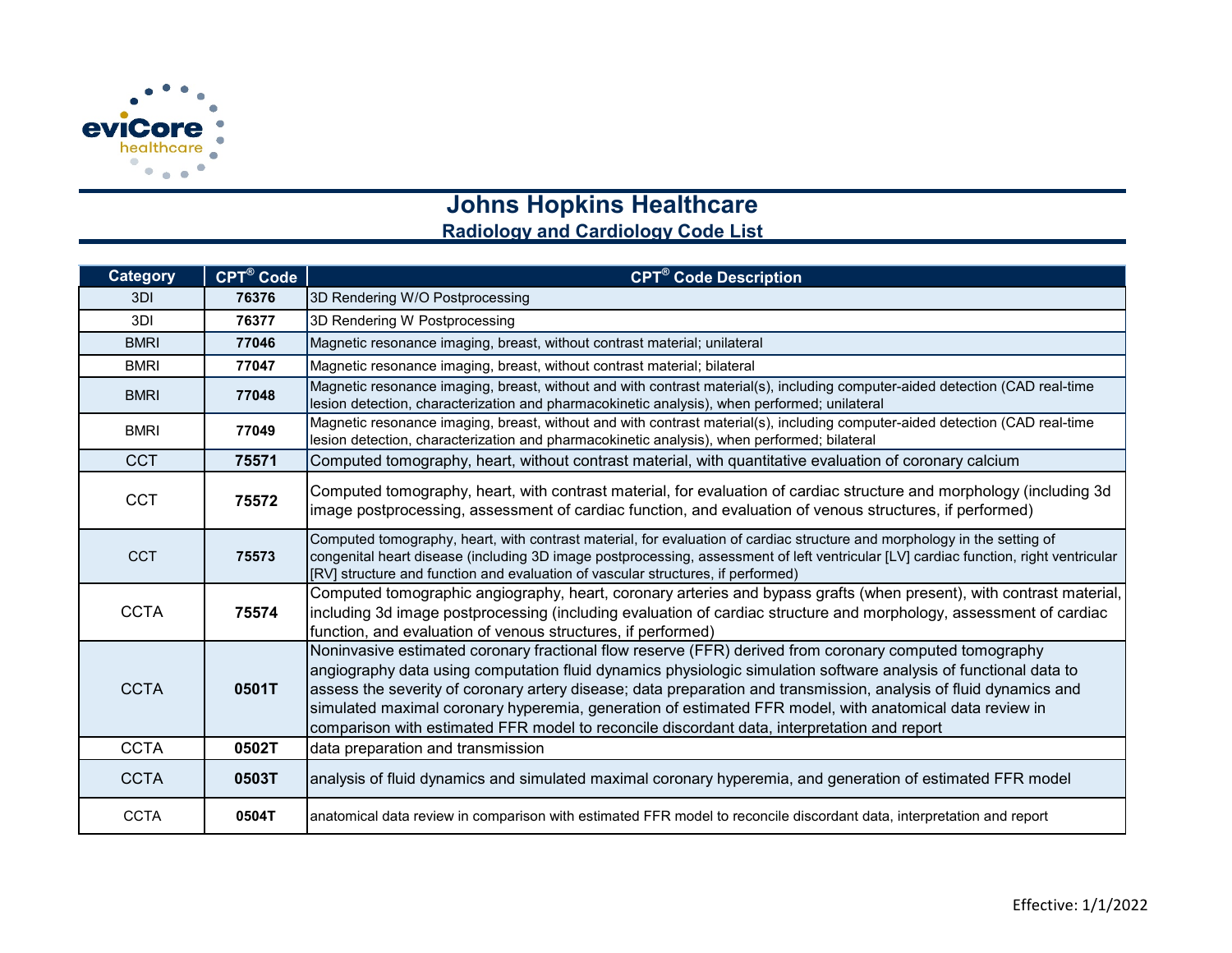| <b>Category</b> | <b>CPT®</b> Code | CPT <sup>®</sup> Code Description                                                                                                                                                                                                                                                                                                                                                                   |
|-----------------|------------------|-----------------------------------------------------------------------------------------------------------------------------------------------------------------------------------------------------------------------------------------------------------------------------------------------------------------------------------------------------------------------------------------------------|
| <b>CCTA</b>     | 0623T            | Automated quantification and characterization of coronary atherosclerotic plaque to assess severity of . coronary disease, using<br>data from coronary computed tomographic angiography; data preparation and transmission, computerized analysis of data, with<br>review of computerized analysis output to reconcile discordant data, interpretation and report. Effective 9/1/2021 AMA Additions |
| <b>CCTA</b>     | 0624T            | Automated quantification and characterization of coronary atherosclerotic plaque to assess severity of coronary disease, using<br>data from coronary computed tomographic angiography; data preparation and transmission. Effective 9/1/2021 AMA Additions                                                                                                                                          |
| <b>CCTA</b>     | 0625T            | Automated quantification and characterization of coronary atherosclerotic plaque to assess severity of coronary disease, using<br>data from coronary computed tomographic angiography; computerized analysis of data from coronary computed tomographic<br>angiography. Effective 9/1/2021 AMA Additions                                                                                            |
| <b>CCTA</b>     | 0626T            | Automated quantification and characterization of coronary atherosclerotic plaque to assess severity of coronary disease, using<br>data from coronary computed tomographic angiography; review of computerized analysis output to reconcile discordant data,<br>interpretation and report. Effective 9/1/2021 AMA Additions                                                                          |
| <b>CCTA</b>     | 0710T            | Noninvasive arterial plaque analysis using software processing of data from non-coronary computerized tomography angiography;<br>including data preparation and transmission, quantification of the structure and composition of the vessel wall and assessment for<br>lipid-rich necrotic core plaque to assess atherosclerotic plaque stability, data review, interpretation and report           |
| <b>CCTA</b>     | 0711T            | Noninvasive arterial plaque analysis using software processing of data from non-coronary computerized tomography angiography;<br>data preparation and transmission                                                                                                                                                                                                                                  |
| <b>CCTA</b>     | 0712T            | Noninvasive arterial plaque analysis using software processing of data from non-coronary computerized tomography angiography;<br>quantification of the structure and composition of the vessel wall and assessment for lipid-rich necrotic core plaque to assess<br>atherosclerotic plaque stability                                                                                                |
| <b>CCTA</b>     | 0713T            | Noninvasive arterial plaque analysis using software processing of data from non-coronary computerized tomography angiography;<br>data review, interpretation and report                                                                                                                                                                                                                             |
| <b>CMRI</b>     | 75557            | Cardiac magnetic resonance imaging for morphology and function without contrast material                                                                                                                                                                                                                                                                                                            |
| <b>CMRI</b>     | 75559            | Cardiac magnetic resonance imaging for morphology and function without contrast material; with stress imaging                                                                                                                                                                                                                                                                                       |
| <b>CMRI</b>     | 75561            | Cardiac magnetic resonance imaging for morphology and function without contrast material(s), followed by contrast material(s)<br>and further sequences                                                                                                                                                                                                                                              |
| <b>CMRI</b>     | 75563            | Cardiac magnetic resonance imaging for morphology and function without contrast material(s), followed by contrast material(s)<br>and further sequences; with stress imaging                                                                                                                                                                                                                         |
| <b>CMRI</b>     | 75565            | Cardiac magnetic resonance imaging for velocity flow mapping (list separately in addition to code for primary procedure) 75565 is<br>an add on code and redirects to the primary procedure 75557, 75559, 75561, 75563                                                                                                                                                                               |
| <b>CPET</b>     | 78429            | Myocardial imaging, positron emission tomography (PET), metabolic evaluation study (including ventricular wall motion[s] and/or<br>ejection fraction[s], when performed), single study; with concurrently acquired computed tomography transmission scan                                                                                                                                            |
| <b>CPET</b>     | 78430            | Myocardial imaging, positron emission tomography (PET), perfusion study (including ventricular wall motion[s] and/or ejection<br>fraction[s], when performed); single study, at rest or stress (exercise or pharmacologic), with concurrently acquired computed<br>tomography transmission scan                                                                                                     |
| <b>CPET</b>     | 78431            | Myocardial imaging, positron emission tomography (PET), perfusion study (including ventricular wall motion[s] and/or ejection<br>fraction[s], when performed); multiple studies at rest and stress (exercise or pharmacologic), with concurrently acquired computed<br>tomography transmission scan                                                                                                 |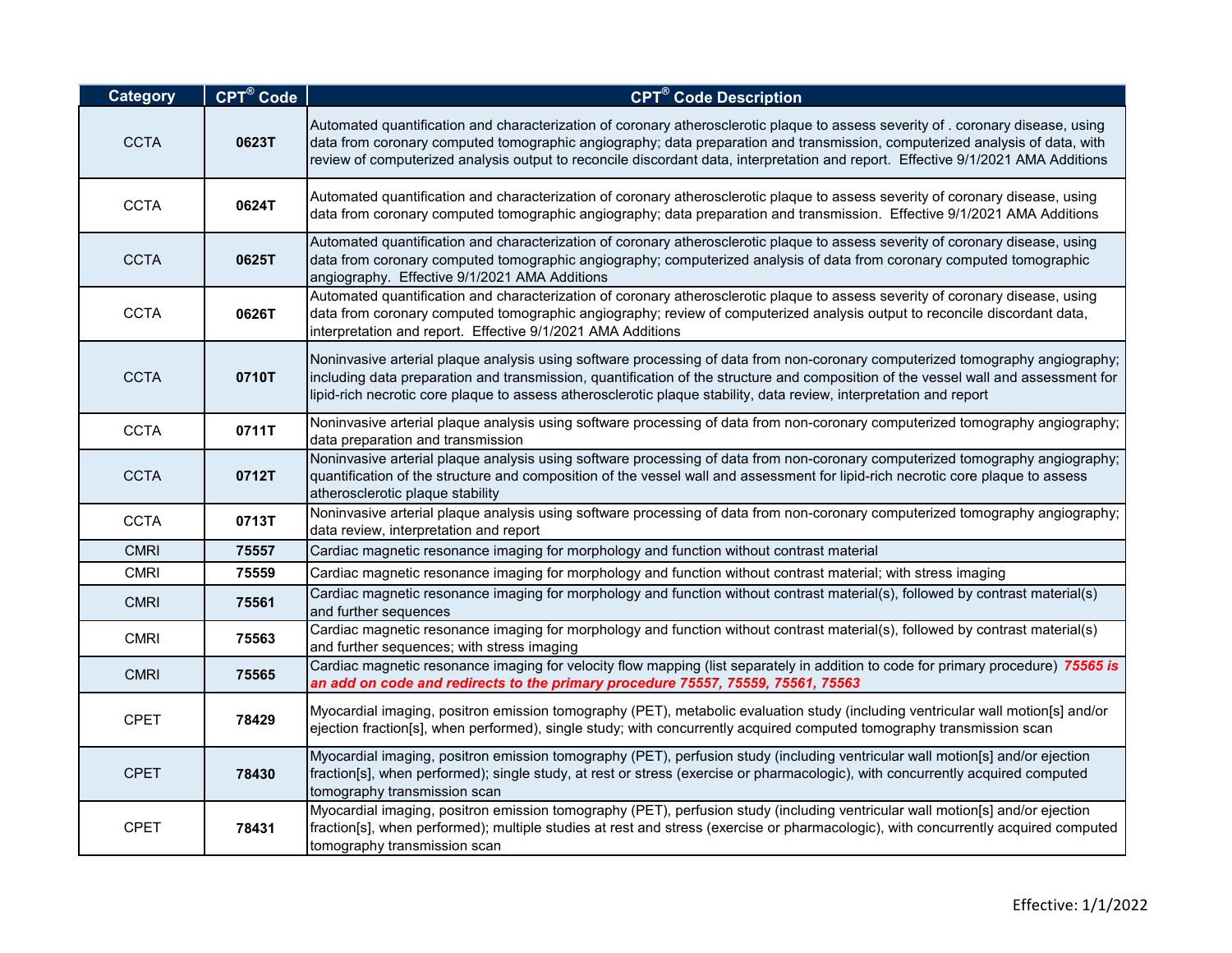| <b>Category</b> | CPT® Code | <b>CPT<sup>®</sup> Code Description</b>                                                                                                                                                                                                                                                                            |
|-----------------|-----------|--------------------------------------------------------------------------------------------------------------------------------------------------------------------------------------------------------------------------------------------------------------------------------------------------------------------|
| <b>CPET</b>     | 78432     | Myocardial imaging, positron emission tomography (PET), combined perfusion with metabolic evaluation study (including<br>ventricular wall motion[s] and/or ejection fraction[s], when performed), dual radiotracer (eg, myocardial viability);                                                                     |
| <b>CPET</b>     | 78433     | Myocardial imaging, positron emission tomography (PET), combined perfusion with metabolic evaluation study<br>(including ventricular wall motion[s] and/or ejection fraction[s], when performed), dual radiotracer (eg, myocardial<br>viability); with concurrently acquired computed tomography transmission scan |
| <b>CPET</b>     | 78434     | Absolute quantitation of myocardial blood flow (AQMBF), positron emission tomography (PET), rest and<br>pharmacologic stress (List separately in addition to code for primary procedure)                                                                                                                           |
| <b>CPET</b>     | 78459     | Myocardial imaging, positron emission tomography (PET), metabolic evaluation study (including ventricular wall<br>motion[s] and/or ejection fraction[s], when performed), single study;                                                                                                                            |
| <b>CPET</b>     | 78491     | Myocardial imaging, positron emission tomography (PET), perfusion study (including ventricular wall motion[s] and/or<br>ejection fraction[s], when performed); single study, at rest or stress (exercise or pharmacologic)                                                                                         |
| <b>CPET</b>     | 78492     | Myocardial imaging, positron emission tomography (PET), perfusion study (including ventricular wall motion[s] and/or<br>ejection fraction[s], when performed); multiple studies at rest and stress (exercise or pharmacologic)                                                                                     |
| <b>CT</b>       | 70450     | C T Head Without Contrast                                                                                                                                                                                                                                                                                          |
| <b>CT</b>       | 70460     | C T Head With Contrast                                                                                                                                                                                                                                                                                             |
| <b>CT</b>       | 70470     | C T Head Without & With Contrast                                                                                                                                                                                                                                                                                   |
| <b>CT</b>       | 70480     | C T Orbit Without Contrast                                                                                                                                                                                                                                                                                         |
| <b>CT</b>       | 70481     | C T Orbit With Contrast                                                                                                                                                                                                                                                                                            |
| <b>CT</b>       | 70482     | C T Orbit Without & With Contrast                                                                                                                                                                                                                                                                                  |
| <b>CT</b>       | 70486     | C T Maxillofacial Without Contrast                                                                                                                                                                                                                                                                                 |
| <b>CT</b>       | 70487     | C T Maxillofacial With Contrast                                                                                                                                                                                                                                                                                    |
| <b>CT</b>       | 70488     | C T Maxillofacial Without & With Contrast                                                                                                                                                                                                                                                                          |
| <b>CT</b>       | 70490     | C T Soft Tissue Neck Without Contrast                                                                                                                                                                                                                                                                              |
| <b>CT</b>       | 70491     | C T Soft Tissue Neck With Contrast                                                                                                                                                                                                                                                                                 |
| <b>CT</b>       | 70492     | C T Soft Tissue Neck Without & With Contrast                                                                                                                                                                                                                                                                       |
| <b>CT</b>       | 70496     | C T Angiography Head                                                                                                                                                                                                                                                                                               |
| CT.             | 70498     | C T Angiography Neck                                                                                                                                                                                                                                                                                               |
| CT              | 71250     | Computed Tomography, Thorax, Diagnostic; Without Contrast Material                                                                                                                                                                                                                                                 |
| <b>CT</b>       | 71260     | Computed Tomography, Thorax, Diagnostic; With Contrast Material(s)                                                                                                                                                                                                                                                 |
| <b>CT</b>       | 71270     | Computed Tomography, Thorax, Diagnostic; Without Contrast Material, Followed By Contrast Material(s) And Further Sections                                                                                                                                                                                          |
| <b>CT</b>       | 71271     | Computed Tomography, Thorax, Low Dose For Lung Cancer Screening, Without Contrast Material(S)                                                                                                                                                                                                                      |
| <b>CT</b>       | 71275     | C T Angiography Chest Without Contrast Material, Followed by Contrast Material and Further Sections, Including Image<br>Postprocessing                                                                                                                                                                             |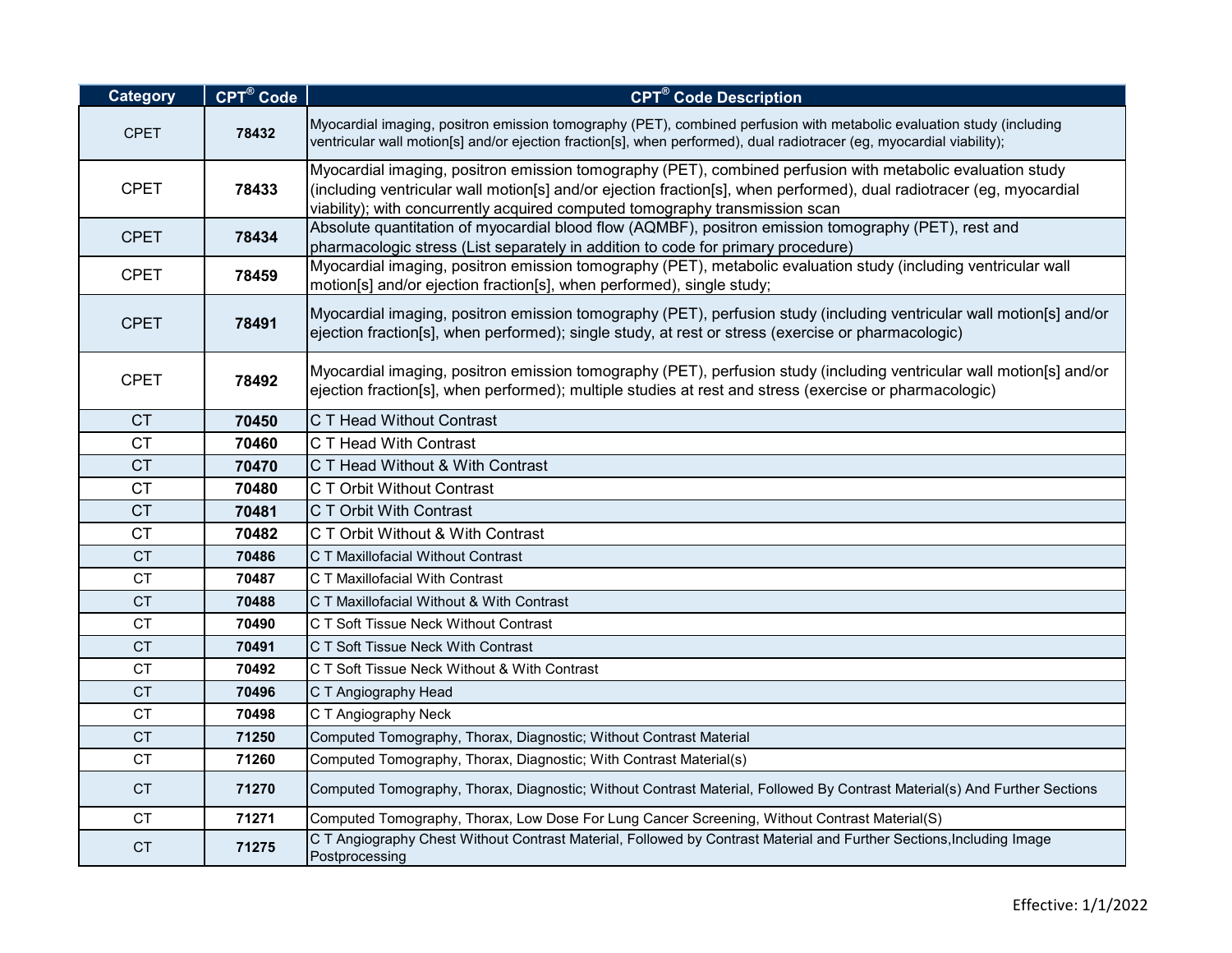| <b>Category</b> | CPT® Code | <b>CPT<sup>®</sup> Code Description</b>                                                                                                                                              |
|-----------------|-----------|--------------------------------------------------------------------------------------------------------------------------------------------------------------------------------------|
| CT.             | 72125     | C T Cervical Spine Without Contrast                                                                                                                                                  |
| <b>CT</b>       | 72126     | C T Cervical Spine With Contrast                                                                                                                                                     |
| CT.             | 72127     | C T Cervical Spine Without & With Contrast                                                                                                                                           |
| <b>CT</b>       | 72128     | C T Thoracic Spine Without Contrast                                                                                                                                                  |
| <b>CT</b>       | 72129     | C T Thoracic Spine With Contrast                                                                                                                                                     |
| CT              | 72130     | C T Thoracic Spine Without & With Contrast                                                                                                                                           |
| <b>CT</b>       | 72131     | C T Lumbar Spine Without Contrast                                                                                                                                                    |
| <b>CT</b>       | 72132     | C T Lumbar Spine With Contrast                                                                                                                                                       |
| <b>CT</b>       | 72133     | C T Lumbar Spine Without & With Contrast                                                                                                                                             |
| <b>CT</b>       | 72191     | C T Angiography Pelvis                                                                                                                                                               |
| CT.             | 72192     | C T Pelvis Without Contrast                                                                                                                                                          |
| CT.             | 72193     | C T Pelvis With Contrast                                                                                                                                                             |
| СT              | 72194     | C T Pelvis Without & With Contrast                                                                                                                                                   |
| <b>CT</b>       | 73200     | C T Upper Extremity Without Contrast                                                                                                                                                 |
| <b>CT</b>       | 73201     | C T Upper Extremity With Contrast                                                                                                                                                    |
| <b>CT</b>       | 73202     | C T Upper Extremity Without & With Contrast                                                                                                                                          |
| <b>CT</b>       | 73206     | C T Angiography Upper Extremity                                                                                                                                                      |
| <b>CT</b>       | 73700     | C T Lower Extremity Without Contrast                                                                                                                                                 |
| <b>CT</b>       | 73701     | C T Lower Extremity With Contrast                                                                                                                                                    |
| CT.             | 73702     | C T Lower Extremity Without & With Contrast                                                                                                                                          |
| <b>CT</b>       | 73706     | C T Angiography Lower Extremity                                                                                                                                                      |
| <b>CT</b>       | 74150     | C T Abdomen Without Contrast                                                                                                                                                         |
| <b>CT</b>       | 74160     | C T Abdomen With Contrast                                                                                                                                                            |
| <b>CT</b>       | 74170     | C T Abdomen Without & With Contrast                                                                                                                                                  |
| <b>CT</b>       | 74174     | CT angiography, abdomen and pelvis, with contrast material(s), including noncontrast images, if performed, and image<br>postprocessing                                               |
| <b>CT</b>       | 74175     | C T Angiography Abdomen                                                                                                                                                              |
| <b>CT</b>       | 74176     | CT Abdomen And Pelvis Without Contrast                                                                                                                                               |
| <b>CT</b>       | 74177     | CT Abdomen And Pelvis With Contrast                                                                                                                                                  |
| <b>CT</b>       | 74178     | Computed Tomography, Abdomen And Pelvis; Without Contrast Material In One Or Both Body Regions, Followed By Contrast<br>Material(S) And Further Sections In One Or Both Body Regions |
| <b>CT</b>       | 74261     | Computed tomographic (CT) colonography, diagnostic, including image postprocessing; without contrast material                                                                        |
| <b>CT</b>       | 74262     | Computed tomographic (CT) colonography, diagnostic, including image postprocessing; with contrast material(s) including non-<br>contrast images, if performed                        |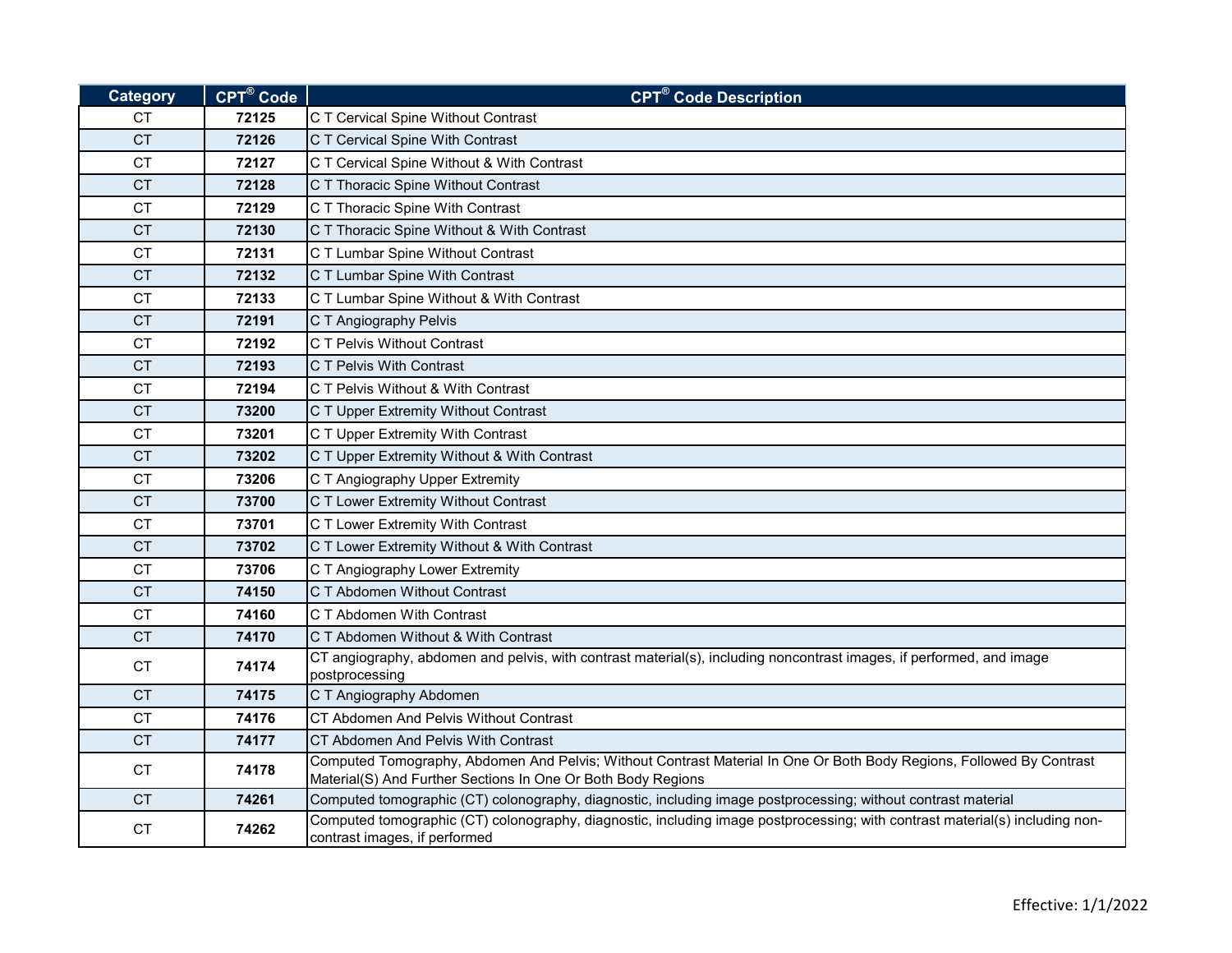| <b>Category</b> | $CPT^{\circledR}$ Code | <b>CPT<sup>®</sup> Code Description</b>                                                                                                                                                                                                                                                                                                                                                                                        |
|-----------------|------------------------|--------------------------------------------------------------------------------------------------------------------------------------------------------------------------------------------------------------------------------------------------------------------------------------------------------------------------------------------------------------------------------------------------------------------------------|
| CT.             | 74263                  | Computed tomographic (CT) colonography, screening, including image postprocessing                                                                                                                                                                                                                                                                                                                                              |
| <b>CT</b>       | 76380                  | C T Limited Or Localized Follow-Up Study                                                                                                                                                                                                                                                                                                                                                                                       |
| <b>CT</b>       | 76497                  | Unlisted computed tomography procedure                                                                                                                                                                                                                                                                                                                                                                                         |
| CT              | 77078                  | Computed Tomography, bone mineral density study, 1 or more sites; axial skeleton                                                                                                                                                                                                                                                                                                                                               |
| <b>CT</b>       | 0042T                  | <b>CT Perfusion Brain</b>                                                                                                                                                                                                                                                                                                                                                                                                      |
| <b>CT</b>       | 0633T                  | Computed Tomography, Breast, Including 3d Rendering, When Performed, Unilateral; Without Contrast Material                                                                                                                                                                                                                                                                                                                     |
| <b>CT</b>       | 0634T                  | Computed Tomography, Breast, Including 3d Rendering, When Performed, Unilateral; With Contrast Material(s)                                                                                                                                                                                                                                                                                                                     |
| <b>CT</b>       | 0635T                  | Computed Tomography, Breast, Including 3d Rendering, When Performed, Unilateral; Without Contrast, Followed By Contrast<br>Material(s)                                                                                                                                                                                                                                                                                         |
| <b>CT</b>       | 0636T                  | Computed Tomography, Breast, Including 3d Rendering, When Performed, Bilateral; Without Contrast Material(S)                                                                                                                                                                                                                                                                                                                   |
| <b>CT</b>       | 0637T                  | Computed Tomography, Breast, Including 3d Rendering, When Performed, Bilateral; With Contrast Material(s)                                                                                                                                                                                                                                                                                                                      |
| <b>CT</b>       | 0638T                  | Computed Tomography, Breast, Including 3d Rendering, When Performed, Bilateral; Without Contrast, Followed By Contrast<br>Material(S)                                                                                                                                                                                                                                                                                          |
| <b>CT</b>       | S8092                  | Electron Beam Computed Tomography (Also Known As Ultrafast CT, CINET)                                                                                                                                                                                                                                                                                                                                                          |
| <b>CTA</b>      | 75635                  | C T Angiography Abdominal Aorta                                                                                                                                                                                                                                                                                                                                                                                                |
| <b>DHC</b>      | 93451                  | Right Heart Catheterization Including Measurement(S) Of Oxygen Saturation And Cardiac Output, When Performed                                                                                                                                                                                                                                                                                                                   |
| <b>DHC</b>      | 93452                  | Left heart catheterization including intraprocedural injection(s) for left ventriculography, imaging supervision and interpretation,<br>when performed                                                                                                                                                                                                                                                                         |
| <b>DHC</b>      | 93453                  | Combined right and left heart catheterization including intraprocedural injection(s) for left ventriculography, imaging supervision<br>and interpretation, when performed                                                                                                                                                                                                                                                      |
| <b>DHC</b>      | 93454                  | Catheter placement in coronary artery(s) for coronary angiography, including intraprocedural injection(s) for coronary angiography,<br>imaging supervision and interpretation                                                                                                                                                                                                                                                  |
| <b>DHC</b>      | 93455                  | Catheter placement in coronary artery(s) for coronary angiography, including intraprocedural injection(s) for coronary angiography,<br>imaging supervision and interpretation; with catheter placement(s) in bypass graft(s) (internal mammary, free arterial venous<br>grafts) including intraprocedural injection(s) for bypass graft angiography                                                                            |
| <b>DHC</b>      | 93456                  | Catheter placement in coronary artery(s) for coronary angiography, including intraprocedural injection(s) for coronary angiography,<br>imaging supervision and interpretation; with right heart catheterization                                                                                                                                                                                                                |
| <b>DHC</b>      | 93457                  | Catheter placement in coronary artery(s) for coronary angiography, including intraprocedural injection(s) for coronary angiography,<br>imaging supervision and interpretation; with catheter placement(s) in bypass graft(s) (internal mammary, free arterial, venous<br>grafts) including intraprocedural injection(s) for bypass graft angiography and right heart catheterization                                           |
| <b>DHC</b>      | 93458                  | Catheter placement in coronary artery(s) for coronary angiography, including intraprocedural injection(s) for coronary angiography,<br>imaging supervision and interpretation; with left heart catheterization including intraprocedural injection(s) for left ventriculography,<br>when performed                                                                                                                             |
| <b>DHC</b>      | 93459                  | Catheter placement in coronary artery(s) for coronary angiography, including intraprocedural injection(s) for coronary angiography,<br>imaging supervision and interpretation; with left heart catheterization including intraprocedural injection(s) for left ventriculography,<br>when performed, catheter placement(s) in bypass graft(s) (internal mammary, free arterial, venous grafts) with bypass graft<br>angiography |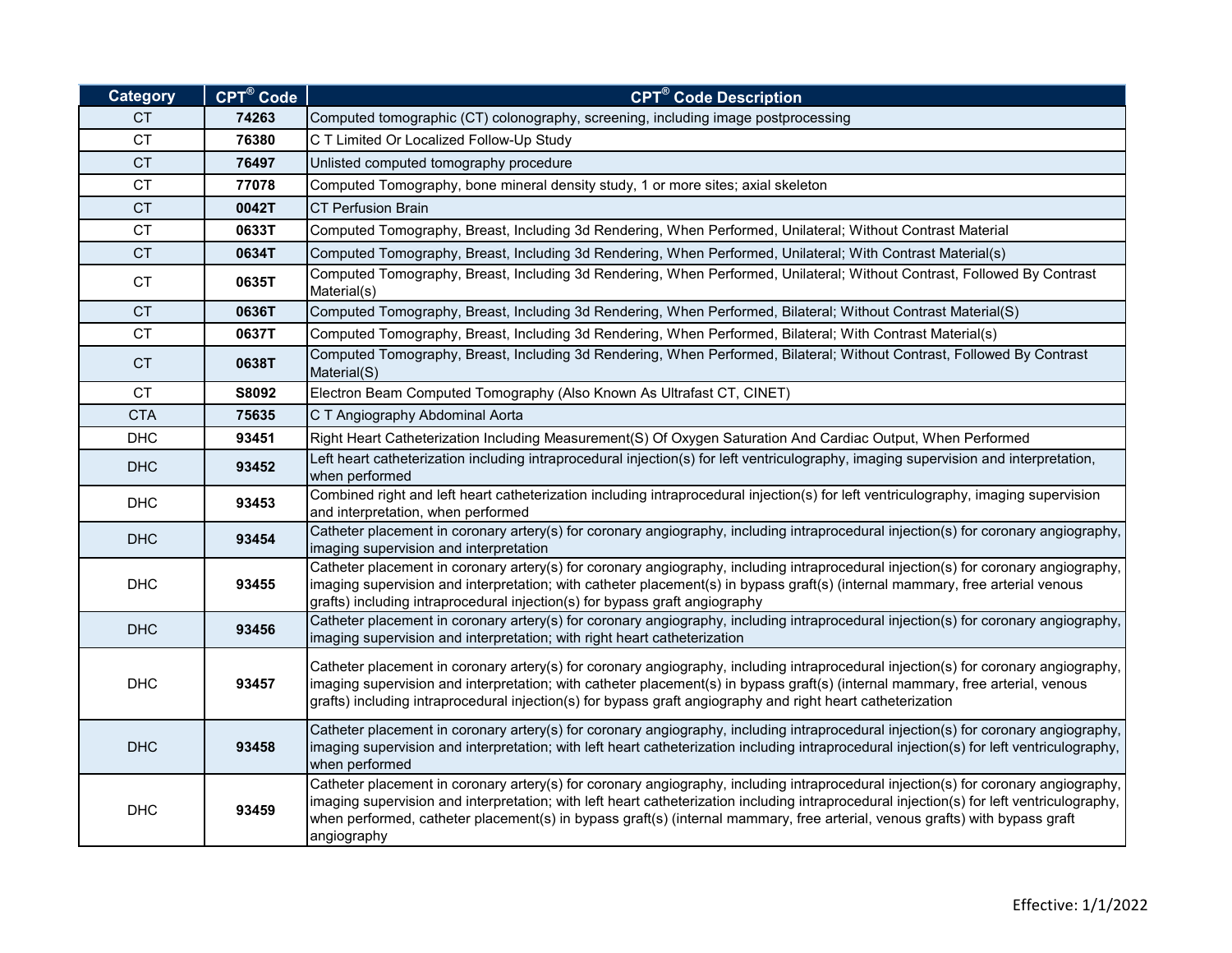| <b>Category</b> | CPT® Code | <b>CPT<sup>®</sup> Code Description</b>                                                                                                                                                                                                                                                                                                                                                                                                  |
|-----------------|-----------|------------------------------------------------------------------------------------------------------------------------------------------------------------------------------------------------------------------------------------------------------------------------------------------------------------------------------------------------------------------------------------------------------------------------------------------|
| <b>DHC</b>      | 93460     | Catheter placement in coronary artery(s) for coronary angiography, including intraprocedural injection(s) for coronary angiography,<br>imaging supervision and interpretation; with right and left heart catheterization including intraprocedural injection(s) for left<br>ventriculography, when performed                                                                                                                             |
| <b>DHC</b>      | 93461     | Catheter placement in coronary artery(s) for coronary angiography, including intraprocedural injection(s) for coronary angiography,<br>imaging supervision and interpretation; with right and left heart catheterization including intraprocedural injection(s) for left<br>ventriculography, when performed, catheter placement(s) in bypass graft(s) (internal mammary, free arterial, venous grafts) with<br>bypass graft angiography |
| <b>DHC</b>      | 93462     | Left heart catheterization by transseptal puncture through intact septum or by transapical puncture (list separately in addition to<br>code for primary procedure) 93462 is an add on code and redirects to the primary procedure (93452-93461)                                                                                                                                                                                          |
| <b>DHC</b>      | 93530     | Right Heart Catheterization (CHD)                                                                                                                                                                                                                                                                                                                                                                                                        |
| <b>DHC</b>      | 93531     | Right/Left Heart Catheterization (CHD)                                                                                                                                                                                                                                                                                                                                                                                                   |
| <b>DHC</b>      | 93532     | Right/Left Heart Catheterization (CHD-TS)                                                                                                                                                                                                                                                                                                                                                                                                |
| <b>DHC</b>      | 93533     | Right/Left Heart Catheterization (CAD-ASD)                                                                                                                                                                                                                                                                                                                                                                                               |
| <b>DHC</b>      | 93593     | Right heart catheterization for congenital heart defect(s) including imaging guidance by the proceduralist to advance the catheter<br>to the target zone; normal native connections                                                                                                                                                                                                                                                      |
| <b>DHC</b>      | 93594     | Right heart catheterization for congenital heart defect(s) including imaging guidance by the proceduralist to advance the catheter<br>to the target zone; abnormal native connections                                                                                                                                                                                                                                                    |
| <b>DHC</b>      | 93595     | Left heart catheterization for congenital heart defect(s) including imaging guidance by the proceduralist to advance the catheter to<br>the target zone, normal or abnormal native connections                                                                                                                                                                                                                                           |
| <b>DHC</b>      | 93596     | Right and left heart catheterization for congenital heart defect(s) including imaging guidance by the proceduralist to advance the<br>catheter to the target zone(s); normal native connections                                                                                                                                                                                                                                          |
| <b>DHC</b>      | 93597     | Right and left heart catheterization for congenital heart defect(s) including imaging guidance by the proceduralist to advance the<br>catheter to the target zone(s); connections abnormal native connections                                                                                                                                                                                                                            |
| <b>ECHO</b>     | 93303     | Transthoracic echocardiography for congenital cardiac anomalies; complete                                                                                                                                                                                                                                                                                                                                                                |
| <b>ECHO</b>     | 93304     | Transthoracic echocardiography for congenital cardiac anomalies; follow-up or limited study                                                                                                                                                                                                                                                                                                                                              |
| <b>ECHO</b>     | 93306     | Echocardiography, transthoracic, real-time with image documentation (2d), includes m-mode recording, when performed,<br>complete, with spectral doppler echocardiography, and with color flow doppler echocardiography                                                                                                                                                                                                                   |
| <b>ECHO</b>     | 93307     | Echocardiography, transthoracic, real-time with image documentation (2d) with or without m-mode recording; complete                                                                                                                                                                                                                                                                                                                      |
| <b>ECHO</b>     | 93308     | Echocardiography, transthoracic, real-time with image documentation (2d) with or without m-mode recording; follow-up or limited<br>study                                                                                                                                                                                                                                                                                                 |
| <b>ECHO</b>     | 93312     | TEE 2D; Incl Probe Placement, Imaging/Interp/Report                                                                                                                                                                                                                                                                                                                                                                                      |
| <b>ECHO</b>     | 93313     | Echocardiography, transesophageal, real-time with image documentation (2D) (with or without M-mode recording); placement of<br>transesophageal probe only                                                                                                                                                                                                                                                                                |
| ECHO            | 93314     | Echocardiography, transesophageal, real-time with image documentation (2D) (with or without M-mode recording); image<br>acquisition, interpretation and report only                                                                                                                                                                                                                                                                      |
| <b>ECHO</b>     | 93315     | Transesophageal echocardiography for congenital cardiac anomalies; including probe placement, image acquisition, interpretation<br>and report                                                                                                                                                                                                                                                                                            |
| <b>ECHO</b>     | 93316     | Transesophageal echocardiography for congenital cardiac anomalies; placement of transesophageal probe only                                                                                                                                                                                                                                                                                                                               |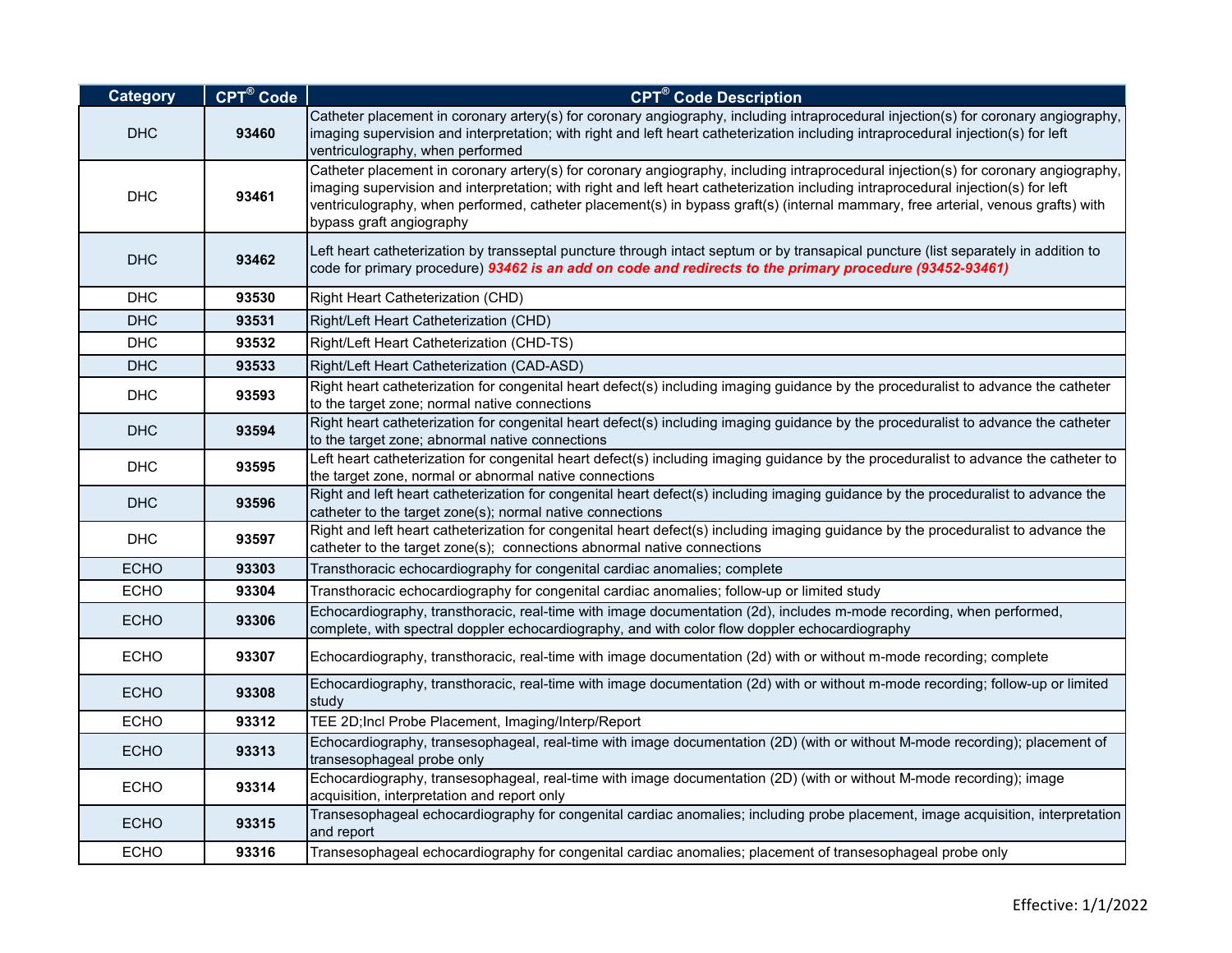| <b>Category</b> | CPT® Code | <b>CPT<sup>®</sup> Code Description</b>                                                                                                                                                                                                                                                                                                                                                                                                          |
|-----------------|-----------|--------------------------------------------------------------------------------------------------------------------------------------------------------------------------------------------------------------------------------------------------------------------------------------------------------------------------------------------------------------------------------------------------------------------------------------------------|
| <b>ECHO</b>     | 93317     | Transesophageal echocardiography for congenital cardiac anomalies; image acquisition, interpretation and report only                                                                                                                                                                                                                                                                                                                             |
| <b>ECHO</b>     | 93320     | Doppler echocardiography, pulsed wave and/or continuous wave with spectral display; complete. 93320 is an add on code and<br>redirects to the primary procedure (93303, 93304, 93306, 93307 or 93308)                                                                                                                                                                                                                                            |
| <b>ECHO</b>     | 93321     | Doppler echocardiography, pulsed wave and/or continuous wave with spectral display; follow-up or limited study. 93321 is an add<br>on code and redirects to the primary procedure (93303, 93304, 93306, 93307 or 93308)                                                                                                                                                                                                                          |
| <b>ECHO</b>     | 93325     | Doppler echocardiography color flow velocity mapping. 93325 is an add on code and redirects to the primary procedure<br>(93303, 93304, 93306, 93307 or 93308)                                                                                                                                                                                                                                                                                    |
| <b>ECHO</b>     | 93356     | Myocardial strain imaging using speckle tracking-derived assessment of myocardial mechanics (List separately in addition to<br>codes for echocardiography imaging)                                                                                                                                                                                                                                                                               |
| <b>ECHO</b>     | 0439T     | Myocardial contrast perfusion echocardiography, at rest or with stress, for assessment of myocardial ischemia or viability (List<br>separately in addition to code for primary procedure)                                                                                                                                                                                                                                                        |
| <b>ECHO</b>     | 93319     | 3D echocardiographic imaging and postprocessing during transesophageal echocardiography, or during transthoracic<br>echocardiography for congenital cardiac anomalies, for the assessment of cardiac structure(s) (eg, cardiac chambers and valves,<br>left atrial appendage, interatrial septum, interventricular septum) and function, when performed (List separately in addition to code<br>for echocardiographic imaging                    |
| <b>ECHO</b>     | C8921     | Transthoracic echocardiography w/contrast for congenital cardiac anomalies; complete                                                                                                                                                                                                                                                                                                                                                             |
| <b>ECHO</b>     | C8922     | Transthoracic echocardiography w/contrast for congenital cardiac anomalies; f/u or limited study                                                                                                                                                                                                                                                                                                                                                 |
| <b>ECHO</b>     | C8923     | Transthoracic echocardiography w/contrast, real-time w/image documentation (2d), w/wo m-mode recording; complete                                                                                                                                                                                                                                                                                                                                 |
| <b>ECHO</b>     | C8924     | Transthoracic echocardiography w/contrast, real-time w/image documentation (2d), w/wo m-mode recording; f/u or limited study                                                                                                                                                                                                                                                                                                                     |
| <b>ECHO</b>     | C8925     | Transesophageal echocardiography (TEE) with contrast, or without contrast followed by with contrast, real time with image<br>documentation (2D) (with or without M-mode recording); including probe placement, image acquisition, interpretation and report                                                                                                                                                                                      |
| <b>ECHO</b>     | C8926     | Transesophageal echocardiography (TEE) with contrast, or without contrast followed by with contrast, for congenital cardiac<br>anomalies; including probe placement, image acquisition, interpretation and report                                                                                                                                                                                                                                |
| <b>ECHO</b>     | C8928     | Transthoracic echocardiography w/contrast, real-time w/image documentation (2d), w/wo m-mode recording, during rest and<br>cardiovascular stress test, w/interpretation and report                                                                                                                                                                                                                                                               |
| <b>ECHO</b>     | C8929     | Transthoracic echocardiography with contrast, or without contrast followed by with contrast, real-time with image documentation<br>(2d), includes m-mode recording, when performed, complete, with spectral doppler echocardiography, and with color flow doppler<br>echocardiography                                                                                                                                                            |
| <b>ECHO</b>     | C8930     | Transthoracic echocardiography, with contrast, or without contrast followed by with contrast, real-time with image documentation<br>(2d), includes m-mode recording, when performed, during rest and cardiovascular stress test using treadmill, bicycle exercise<br>and/or pharmacologically induced stress, with interpretation and report; including performance of continuous electrocardiographic<br>monitoring, with physician supervision |
| <b>MR</b>       | 0609T     | Magnetic Resonance Spectroscopy, Determination And Localization Of Discogenic Pain (Cervical, Thoracic, Or Lumbar);<br>Acquisition Of Single Voxel Data, Per Disc, On Biomarkers (le, Lactic Acid, Carbohydrate, Alanine, Laal, Propionic Acid,<br>Proteoglycan, And Collagen) In At Least 3 Discs                                                                                                                                               |
| <b>MR</b>       | 0610T     | Magnetic Resonance Spectroscopy, Determination And Localization Of Discogenic Pain (Cervical, Thoracic, Or Lumbar);<br>Transmission Of Biomarker Data For Software Analysis                                                                                                                                                                                                                                                                      |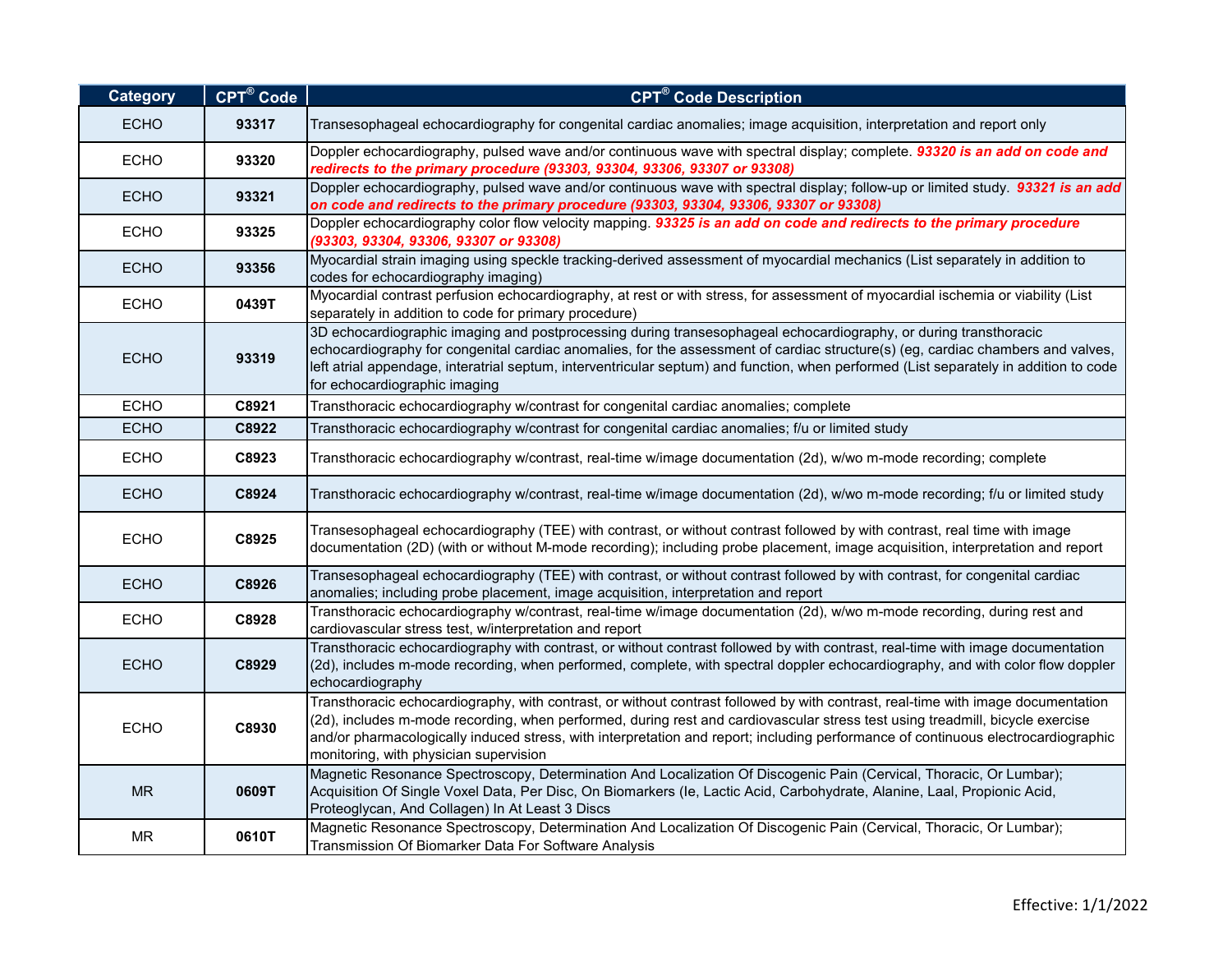| <b>Category</b> | CPT® Code | <b>CPT<sup>®</sup> Code Description</b>                                                                                                                                                                                                           |
|-----------------|-----------|---------------------------------------------------------------------------------------------------------------------------------------------------------------------------------------------------------------------------------------------------|
| <b>MR</b>       | 0611T     | Magnetic Resonance Spectroscopy, Determination And Localization Of Discogenic Pain (Cervical, Thoracic, Or Lumbar);<br>Postprocessing For Algorithmic Analysis Of Biomarker Data For Determination Of Relative Chemical Differences Between Discs |
| <b>MR</b>       | 0612T     | Magnetic Resonance Spectroscopy, Determination And Localization Of Discogenic Pain (Cervical, Thoracic, Or Lumbar);<br>Interpretation And Report                                                                                                  |
| <b>MR</b>       | C9762     | Cardiac Magnetic Resonance Imaging For Morphology And Function, Quantification Of Segmental Dysfunction; With Strain<br>Imaging                                                                                                                   |
| <b>MR</b>       | C9763     | Cardiac Magnetic Resonance Imaging For Morphology And Function, Quantification Of Segmental Dysfunction; With Stress<br>Imaging                                                                                                                   |
| <b>MRA</b>      | 70544     | M R A Head Without Contrast                                                                                                                                                                                                                       |
| <b>MRA</b>      | 70545     | M R A Head With Contrast                                                                                                                                                                                                                          |
| <b>MRA</b>      | 70546     | M R A Head With & Without Contrast                                                                                                                                                                                                                |
| <b>MRA</b>      | 70547     | M R A Neck Without Contrast                                                                                                                                                                                                                       |
| <b>MRA</b>      | 70548     | M R A Neck With Contrast                                                                                                                                                                                                                          |
| <b>MRA</b>      | 70549     | M R A Neck With & Without Contrast                                                                                                                                                                                                                |
| <b>MRA</b>      | 71555     | M R A Chest (Excluding Myocardium) With Or Without Contrast                                                                                                                                                                                       |
| <b>MRA</b>      | 72159     | M R A Spinal Canal With Or Without Contrast                                                                                                                                                                                                       |
| <b>MRA</b>      | 72198     | <b>M R A Pelvis With Or Without Contrast</b>                                                                                                                                                                                                      |
| <b>MRA</b>      | 73225     | M R A Upper Extremity With Or Without Contrast                                                                                                                                                                                                    |
| <b>MRA</b>      | 73725     | M R A Lower Extremity With Or Without Contrast                                                                                                                                                                                                    |
| <b>MRA</b>      | 74185     | M R A Abdomen With Or Without Contrast                                                                                                                                                                                                            |
| <b>MRA</b>      | C8900     | MRA Abdomen with contrast                                                                                                                                                                                                                         |
| <b>MRA</b>      | C8901     | MRA Abdomen without contrast                                                                                                                                                                                                                      |
| <b>MRA</b>      | C8902     | MRA Abdomen with and w/o contrast                                                                                                                                                                                                                 |
| <b>MRA</b>      | C8909     | MRA chest with contrast (excluding myocardium)                                                                                                                                                                                                    |
| <b>MRA</b>      | C8910     | MRA chest without contrast (excluding myocardium)                                                                                                                                                                                                 |
| <b>MRA</b>      | C8911     | MRA chest with and without contrast (excluding myocardium)                                                                                                                                                                                        |
| <b>MRA</b>      | C8912     | MRA lower extremity with contrast                                                                                                                                                                                                                 |
| <b>MRA</b>      | C8913     | MRA lower extremity without contrast                                                                                                                                                                                                              |
| <b>MRA</b>      | C8914     | MRA lower extremity with and without contrast                                                                                                                                                                                                     |
| <b>MRA</b>      | C8918     | MRA pelvis with contrast                                                                                                                                                                                                                          |
| <b>MRA</b>      | C8919     | MRA pelvis without contrast                                                                                                                                                                                                                       |
| <b>MRA</b>      | C8920     | MRA pelvis with and without contrast                                                                                                                                                                                                              |
| <b>MRA</b>      | C8931     | MRA, with Dye, Spinal Canal                                                                                                                                                                                                                       |
| <b>MRA</b>      | C8932     | MRA, without Dye, Spinal Canal                                                                                                                                                                                                                    |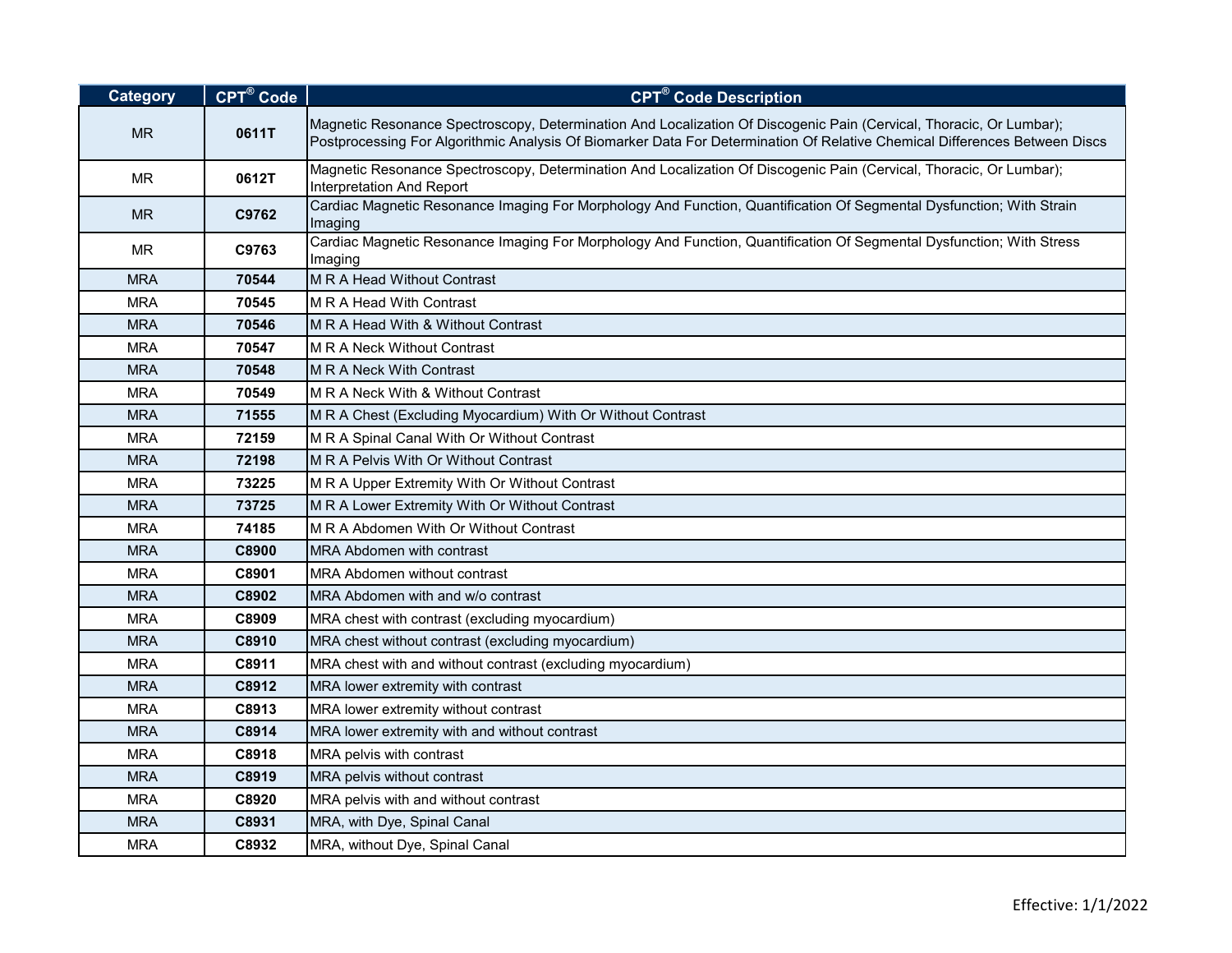| Category   | $CPT^{\circledR}$ Code | <b>CPT<sup>®</sup> Code Description</b>                |
|------------|------------------------|--------------------------------------------------------|
| <b>MRA</b> | C8933                  | MRA, without & with Dye, Spinal Canal                  |
| <b>MRA</b> | C8934                  | MRA, with Dye, Upper Extremity                         |
| <b>MRA</b> | C8935                  | MRA, without Dye, Upper Extr                           |
| <b>MRA</b> | C8936                  | MRA, without & with Dye, Upper Extr                    |
| <b>MRI</b> | 70336                  | MRITMJ                                                 |
| <b>MRI</b> | 70540                  | M R I Orbit, Face, and/or Neck Without Contrast        |
| <b>MRI</b> | 70542                  | M R I Face, Orbit, and/or Neck With Contrast           |
| <b>MRI</b> | 70543                  | M R I Face, Orbit, and/or Neck With & Without Contrast |
| <b>MRI</b> | 70551                  | M R I Head Without Contrast                            |
| <b>MRI</b> | 70552                  | M R I Head With Contrast                               |
| <b>MRI</b> | 70553                  | M R I Head With & Without Contrast                     |
| <b>MRI</b> | 70554                  | MRI Brain, functional MRI                              |
| <b>MRI</b> | 70555                  | MRI Brain, functional MRI, requiring physician         |
| <b>MRI</b> | 71550                  | M R I Chest Without Contrast                           |
| <b>MRI</b> | 71551                  | M R I Chest With Contrast                              |
| <b>MRI</b> | 71552                  | M R I Chest With & Without Contrast                    |
| <b>MRI</b> | 72141                  | M R I Cervical Spine Without Contrast                  |
| <b>MRI</b> | 72142                  | M R I Cervical Spine With Contrast                     |
| <b>MRI</b> | 72146                  | M R I Thoracic Spine Without Contrast                  |
| <b>MRI</b> | 72147                  | M R I Thoracic Spine With Contrast                     |
| <b>MRI</b> | 72148                  | M R I Lumbar Spine Without Contrast                    |
| <b>MRI</b> | 72149                  | M R I Lumbar Spine With Contrast                       |
| <b>MRI</b> | 72156                  | M R I Cervical Spine With & Without Contrast           |
| <b>MRI</b> | 72157                  | M R I Thoracic Spine With & Without Contrast           |
| <b>MRI</b> | 72158                  | M R I Lumbar Spine With & Without Contrast             |
| MRI        | 72195                  | M R I Pelvis Without Contrast                          |
| <b>MRI</b> | 72196                  | M R I Pelvis With Contrast                             |
| <b>MRI</b> | 72197                  | M R I Pelvis With & Without Contrast                   |
| <b>MRI</b> | 73218                  | M R I Upper Extremity Without Contrast                 |
| <b>MRI</b> | 73219                  | M R I Upper Extremity With Contrast                    |
| <b>MRI</b> | 73220                  | M R I Upper Extremity With & Without Contrast          |
| <b>MRI</b> | 73221                  | M R I Upper Extremity Joint Without Contrast           |
| <b>MRI</b> | 73222                  | M R I Upper Extremity Joint With Contrast              |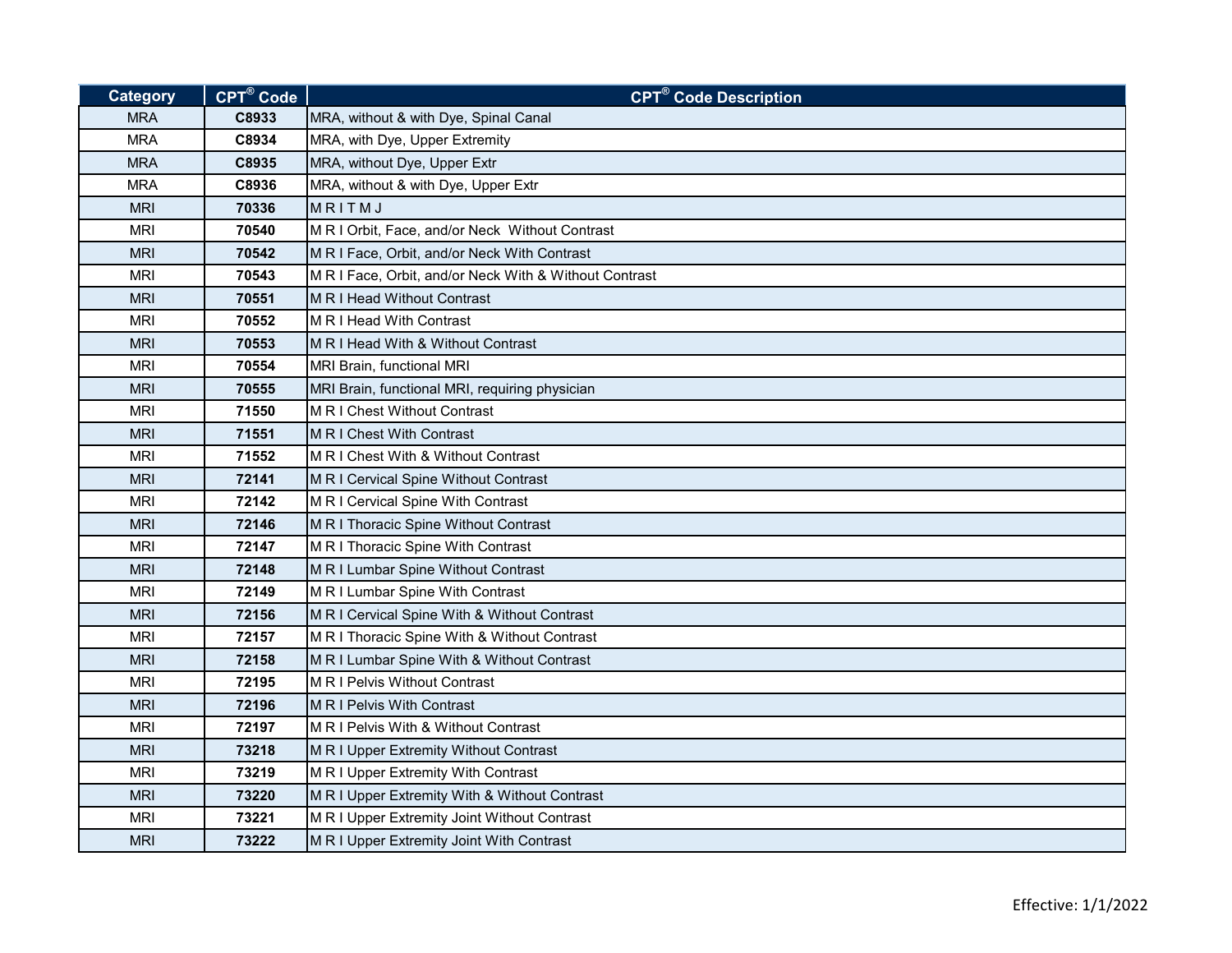| <b>Category</b> | <b>CPT®</b> Code | <b>CPT<sup>®</sup> Code Description</b>                                                                                                                                                                                                                                                                                                                                                                                                     |
|-----------------|------------------|---------------------------------------------------------------------------------------------------------------------------------------------------------------------------------------------------------------------------------------------------------------------------------------------------------------------------------------------------------------------------------------------------------------------------------------------|
| <b>MRI</b>      | 73223            | M R I Upper Extremity Joint With & Without Contrast                                                                                                                                                                                                                                                                                                                                                                                         |
| <b>MRI</b>      | 73718            | M R I Lower Extremity Without Contrast                                                                                                                                                                                                                                                                                                                                                                                                      |
| <b>MRI</b>      | 73719            | M R I Lower Extremity With Contrast                                                                                                                                                                                                                                                                                                                                                                                                         |
| <b>MRI</b>      | 73720            | M R I Lower Extremity With & Without Contrast                                                                                                                                                                                                                                                                                                                                                                                               |
| <b>MRI</b>      | 73721            | M R I Lower Extremity Joint Without Contrast                                                                                                                                                                                                                                                                                                                                                                                                |
| <b>MRI</b>      | 73722            | M R I Lower Extremity Joint With Contrast                                                                                                                                                                                                                                                                                                                                                                                                   |
| <b>MRI</b>      | 73723            | M R I Lower Extremity Joint With & Without Contrast                                                                                                                                                                                                                                                                                                                                                                                         |
| <b>MRI</b>      | 74181            | M R I Abdomen Without Contrast                                                                                                                                                                                                                                                                                                                                                                                                              |
| <b>MRI</b>      | 74182            | M R I Abdomen With Contrast                                                                                                                                                                                                                                                                                                                                                                                                                 |
| <b>MRI</b>      | 74183            | M R I Abdomen With & Without Contrast                                                                                                                                                                                                                                                                                                                                                                                                       |
| <b>MRI</b>      | 74712            | Magnetic resonance (eg, proton) imaging, fetal, including placental and maternal pelvic imaging when performed; single or first<br>gestation                                                                                                                                                                                                                                                                                                |
| <b>MRI</b>      | 74713            | Magnetic resonance (eg, proton) imaging, fetal, including placental and maternal pelvic imaging when performed; each additional<br>gestation (List separately in addition to code for primary procedure) 74713 is an add on code and redirects to the primary<br>procedure 74712                                                                                                                                                            |
| <b>MRI</b>      | 76390            | M R I Spectroscopy                                                                                                                                                                                                                                                                                                                                                                                                                          |
| <b>MRI</b>      | 76391            | Magnetic resonance (eg, vibration) elastography                                                                                                                                                                                                                                                                                                                                                                                             |
| <b>MRI</b>      | 76498            | Unlisted MRI Procedure                                                                                                                                                                                                                                                                                                                                                                                                                      |
| <b>MRI</b>      | 77021            | M R I Guidance For Needle Placement                                                                                                                                                                                                                                                                                                                                                                                                         |
| MRI             | 77022            | Magnetic resonance guidance for, and monitoring of, parenchymal tissue ablation                                                                                                                                                                                                                                                                                                                                                             |
| <b>MRI</b>      | 77084            | Magnetic resonance (eg, proton) imaging, bone marrow blood supply                                                                                                                                                                                                                                                                                                                                                                           |
| <b>MRI</b>      | 0648T            | Quantitative magnetic resonance for analysis of tissue composition (eg, fat, iron, water content), including multiparametric data<br>acquisition, data preparation and transmission, interpretation and report, obtained without diagnostic MRI examination of the same<br>anatomy (eg, organ, gland, tissue, target structure) during the same session; single organ. <b>Effective 7/1/2021 AMA</b><br><b>Additions</b>                    |
| <b>MRI</b>      | 0649T            | Quantitative magnetic resonance for analysis of tissue composition (eg, fat, iron, water content), including multiparametric data<br>acquisition, data preparation and transmission, interpretation and report, obtained with diagnostic MRI examination of the same<br>anatomy (eg, organ, gland, tissue, target structure); single organ (List separately in addition to code for primary procedure).<br>Effective 7/1/2021 AMA Additions |
| <b>MRI</b>      | 0697T            | Quantitative magnetic resonance for analysis of tissue composition (eg, fat, iron, water content), including multiparametric data<br>acquisition, data preparation and transmission, interpretation and report, obtained without diagnostic MRI examination of the same<br>anatomy (eg, organ, gland, tissue, target structure) during the same session; multiple organs                                                                    |
| <b>MRI</b>      | 0698T            | Quantitative magnetic resonance for analysis of tissue composition (eg, fat, iron, water content), including multiparametric data<br>acquisition, data preparation and transmission, interpretation and report, obtained with diagnostic MRI examination of the same<br>anatomy (eg, organ, gland, tissue, target structure); multiple organs (List separately in addition to code for primary procedure)                                   |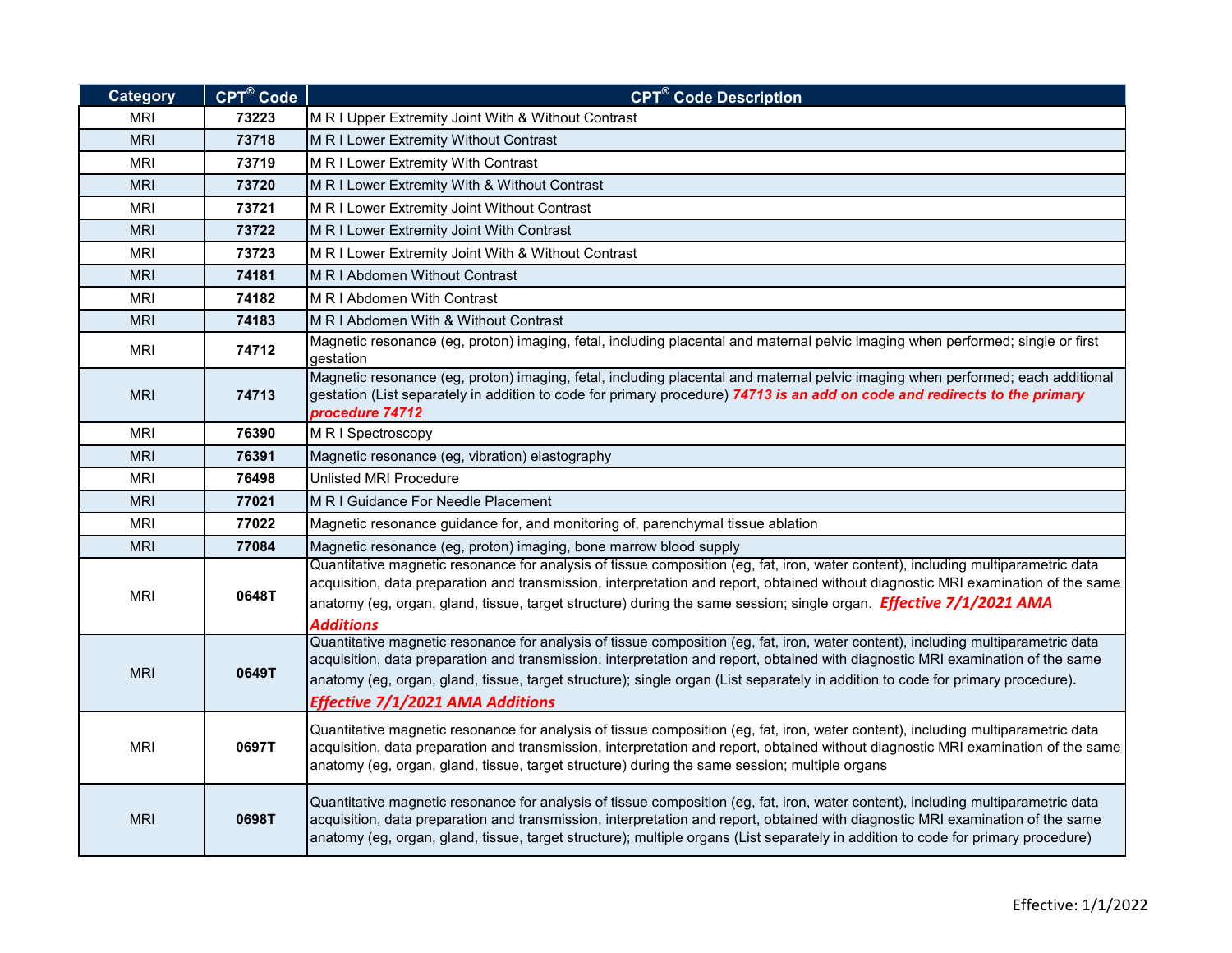| <b>Category</b> | CPT <sup>®</sup> Code | <b>CPT<sup>®</sup> Code Description</b>                                                                                                                                                                                                                                                                                                               |
|-----------------|-----------------------|-------------------------------------------------------------------------------------------------------------------------------------------------------------------------------------------------------------------------------------------------------------------------------------------------------------------------------------------------------|
| <b>MRI</b>      | C8903                 | MRI Breast with contrast, unilateral                                                                                                                                                                                                                                                                                                                  |
| <b>MRI</b>      | C8905                 | MRI Breast with and without contrast, unilateral                                                                                                                                                                                                                                                                                                      |
| <b>MRI</b>      | C8906                 | <b>MRI Breast Bilateral with contrast</b>                                                                                                                                                                                                                                                                                                             |
| <b>MRI</b>      | C8908                 | MRI Breast Bilateral with and without contrast                                                                                                                                                                                                                                                                                                        |
| <b>MRI</b>      | S8037                 | Magnetic resonance cholangiopancreato-graphy (MRCP)                                                                                                                                                                                                                                                                                                   |
| <b>MRI</b>      | S8042                 | Magnetic Resonance Imaging (MRI), Low-Field                                                                                                                                                                                                                                                                                                           |
| <b>NUC CARD</b> | 78414                 | Non-Imaging Heart Function                                                                                                                                                                                                                                                                                                                            |
| <b>NUC CARD</b> | 78428                 | Cardiac Shunt Imaging                                                                                                                                                                                                                                                                                                                                 |
| <b>NUC CARD</b> | 78451                 | 78451 myocardial perfusion imaging, tomographic (spect) including attenuation correction, qualitative or quantitative wall motion,<br>ejection fraction by first pass or gated technique, additional quantification, when performed); single study, at rest or stress<br>(exercise or pharmacologic)                                                  |
| <b>NUC CARD</b> | 78452                 | Myocardial perfusion imaging, tomographic (spect) (including attenuation correction, qualitative or quantitative wall motion,<br>ejection fraction by first pass or gated technique, additional quantification, when performed); multiple studies, at rest and/or stress<br>(exercise or pharmacologic) and/or redistribution and/or rest reinjection |
| <b>NUC CARD</b> | 78453                 | Myocardial perfusion imaging, planar (including qualitative or quantitative wall motion, ejection fraction by first pass or gated<br>technique, additional quantification, when performed); single study, at rest or stress (exercise or pharmacologic)                                                                                               |
| <b>NUC CARD</b> | 78454                 | Myocardial perfusion imaging, planar (including qualitative or quantitative wall motion, ejection fraction by first pass or gated<br>technique, additional quantification, when performed); multiple studies, at rest and/or stress (exercise or pharmacologic) and/or<br>redistribution and/or rest reinjection                                      |
| <b>NUC CARD</b> | 78466                 | Myocardial Infarction Scan                                                                                                                                                                                                                                                                                                                            |
| <b>NUC CARD</b> | 78468                 | Heart Infarct Image Ejection Fraction                                                                                                                                                                                                                                                                                                                 |
| <b>NUC CARD</b> | 78469                 | Heart Infarct Image 3D SPECT                                                                                                                                                                                                                                                                                                                          |
| <b>NUC CARD</b> | 78472                 | Cardiac Bloodpool Img, Single                                                                                                                                                                                                                                                                                                                         |
| <b>NUC CARD</b> | 78473                 | Cardiac Bloodpool Img, Multi                                                                                                                                                                                                                                                                                                                          |
| <b>NUC CARD</b> | 78481                 | <b>Heart First Pass Single</b>                                                                                                                                                                                                                                                                                                                        |
| <b>NUC CARD</b> | 78483                 | Cardiac Blood Pool Imaging -- Multiple                                                                                                                                                                                                                                                                                                                |
| <b>NUC CARD</b> | 78494                 | Cardiac Blood Pool Imaging, SPECT                                                                                                                                                                                                                                                                                                                     |
| <b>NUC CARD</b> | 78496                 | Cardiac blood pool imaging, gated equilibrium, single study, at rest, with right ventricular ejection fraction by first pass technique<br>(List separately in addition to code for primary procedure) 78496 is an add on code and redirects to the primary procedure<br>78472                                                                         |
| <b>NUC CARD</b> | 78499                 | Unlisted Cardiovascular Procedure                                                                                                                                                                                                                                                                                                                     |
| <b>NUC CARD</b> | 0331T                 | Myocardial sympathetic innervation imaging, planar qualitative and quantitative assessment;                                                                                                                                                                                                                                                           |
| <b>NUC CARD</b> | 0332T                 | Myocardial sympathetic innervation imaging, planar qualitative and quantitative assessment; with tomographic SPECT                                                                                                                                                                                                                                    |
| <b>NUC MED</b>  | 78012                 | Thyroid uptake, single or multiple quantitative measurement(s) (including stimulation, suppression, or discharge, when performed)                                                                                                                                                                                                                     |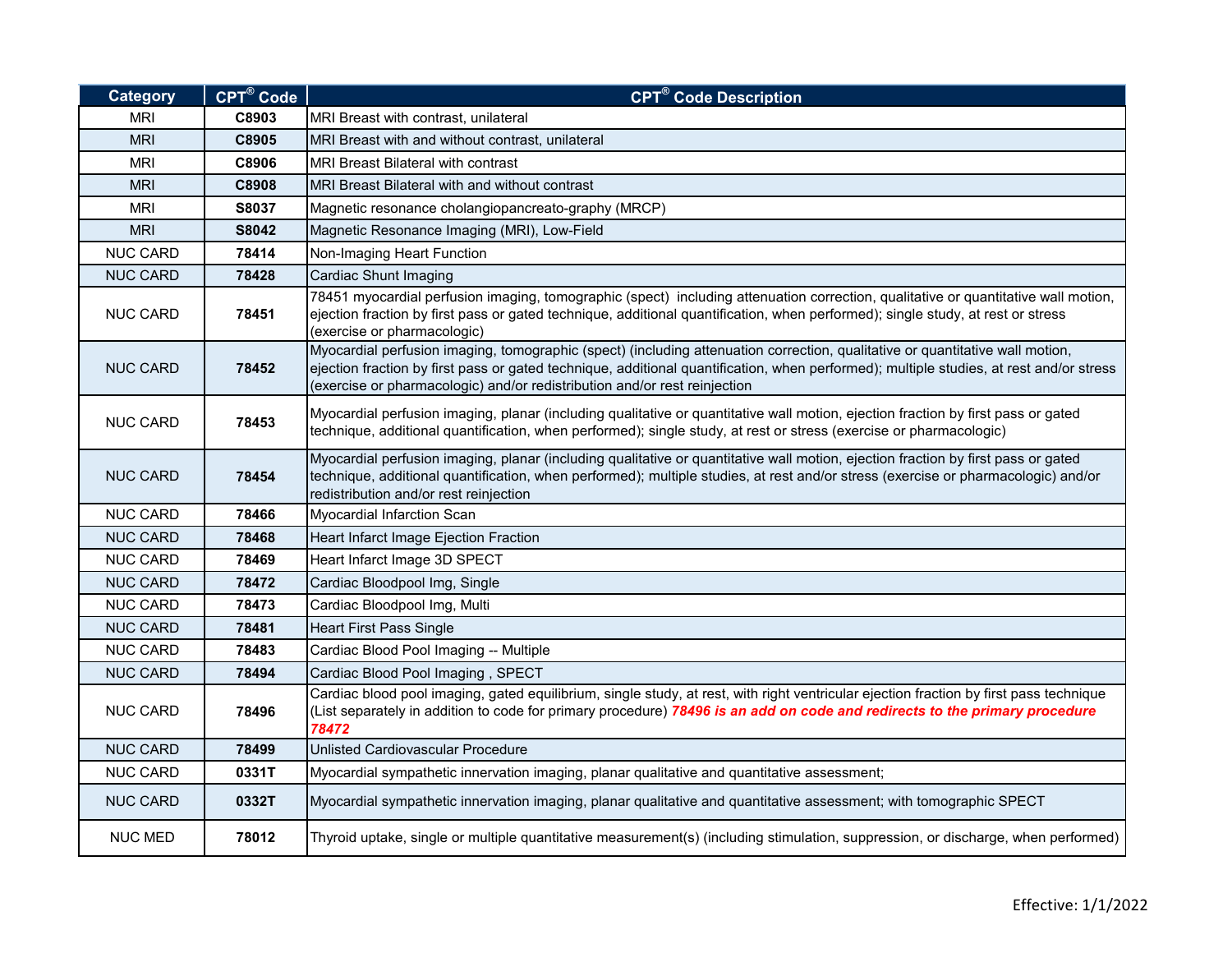| <b>Category</b> | CPT <sup>®</sup> Code | <b>CPT<sup>®</sup> Code Description</b>                                                                                                                                                        |
|-----------------|-----------------------|------------------------------------------------------------------------------------------------------------------------------------------------------------------------------------------------|
| <b>NUC MED</b>  | 78013                 | Thyroid imaging (including vascular flow, when performed)                                                                                                                                      |
| <b>NUC MED</b>  | 78014                 | Thyroid imaging (including vascular flow, when performed); with single or multiple uptake(s) quantitative measurement(s)<br>(including stimulation, suppression, or discharge, when performed) |
| <b>NUC MED</b>  | 78015                 | Thyroid Met Imaging                                                                                                                                                                            |
| <b>NUC MED</b>  | 78016                 | Thyroid Met Imaging With Additional Studies                                                                                                                                                    |
| <b>NUC MED</b>  | 78018                 | Thyroid Scan Whole Body                                                                                                                                                                        |
| <b>NUC MED</b>  | 78020                 | Thyroid Carcinoma Metastases Uptake 78020 is an add on code and redirects to the primary procedure 78018                                                                                       |
| <b>NUC MED</b>  | 78070                 | Parathyroid planar imaging (including subtraction, when performed)                                                                                                                             |
| <b>NUC MED</b>  | 78071                 | Parathyroid planar imaging (including subtraction, when performed); with tomographic (SPECT)                                                                                                   |
| <b>NUC MED</b>  | 78072                 | Parathyroid planar imaging (including subtraction, when performed); with tomographic (SPECT), and concurrently acquired<br>computed tomography (CT) for anatomical localization                |
| <b>NUC MED</b>  | 78075                 | <b>Adrenal Nuclear Imaging</b>                                                                                                                                                                 |
| <b>NUC MED</b>  | 78102                 | Bone Marrow Imaging, Limited                                                                                                                                                                   |
| <b>NUC MED</b>  | 78103                 | Bone Marrow Imaging, Multiple                                                                                                                                                                  |
| <b>NUC MED</b>  | 78104                 | Bone Marrow Imaging, Whole Body                                                                                                                                                                |
| <b>NUC MED</b>  | 78185                 | Spleen Imaging With & Without Vascular Flow                                                                                                                                                    |
| <b>NUC MED</b>  | 78195                 | Lymph System Imaging                                                                                                                                                                           |
| <b>NUC MED</b>  | 78201                 | Liver Imaging                                                                                                                                                                                  |
| <b>NUC MED</b>  | 78202                 | Liver Imaging With Flow                                                                                                                                                                        |
| <b>NUC MED</b>  | 78215                 | Liver & Spleen Imaging                                                                                                                                                                         |
| <b>NUC MED</b>  | 78216                 | Liver & Spleen Imaging With Flow                                                                                                                                                               |
| <b>NUC MED</b>  | 78226                 | Hepatobiliary system imaging, including gallbladder when present;                                                                                                                              |
| <b>NUC MED</b>  | 78227                 | Hepatobiliary system imaging, including gallbladder when present; with pharmacologic intervention, including quantitative<br>measurement(s) when performed                                     |
| <b>NUC MED</b>  | 78230                 | Salivary Gland Imaging                                                                                                                                                                         |
| <b>NUC MED</b>  | 78231                 | Serial Salivary Gland                                                                                                                                                                          |
| <b>NUC MED</b>  | 78232                 | Salivary Gland Function Exam                                                                                                                                                                   |
| <b>NUC MED</b>  | 78258                 | <b>Esophogus Motility Study</b>                                                                                                                                                                |
| <b>NUC MED</b>  | 78261                 | <b>Gastric Mucosa Imaging</b>                                                                                                                                                                  |
| <b>NUC MED</b>  | 78262                 | Gastroesophageal Reflux Exam                                                                                                                                                                   |
| <b>NUC MED</b>  | 78264                 | <b>Gastric Emptying Study</b>                                                                                                                                                                  |
| <b>NUC MED</b>  | 78265                 | Gastric emptying imaging study (eg, solid, liquid, or both); with small bowel transit                                                                                                          |
| <b>NUC MED</b>  | 78266                 | Gastric emptying imaging study (eg, solid, liquid, or both); with small bowel and colon transit, multiple days                                                                                 |
| <b>NUC MED</b>  | 78278                 | <b>GI Bleeder Scan</b>                                                                                                                                                                         |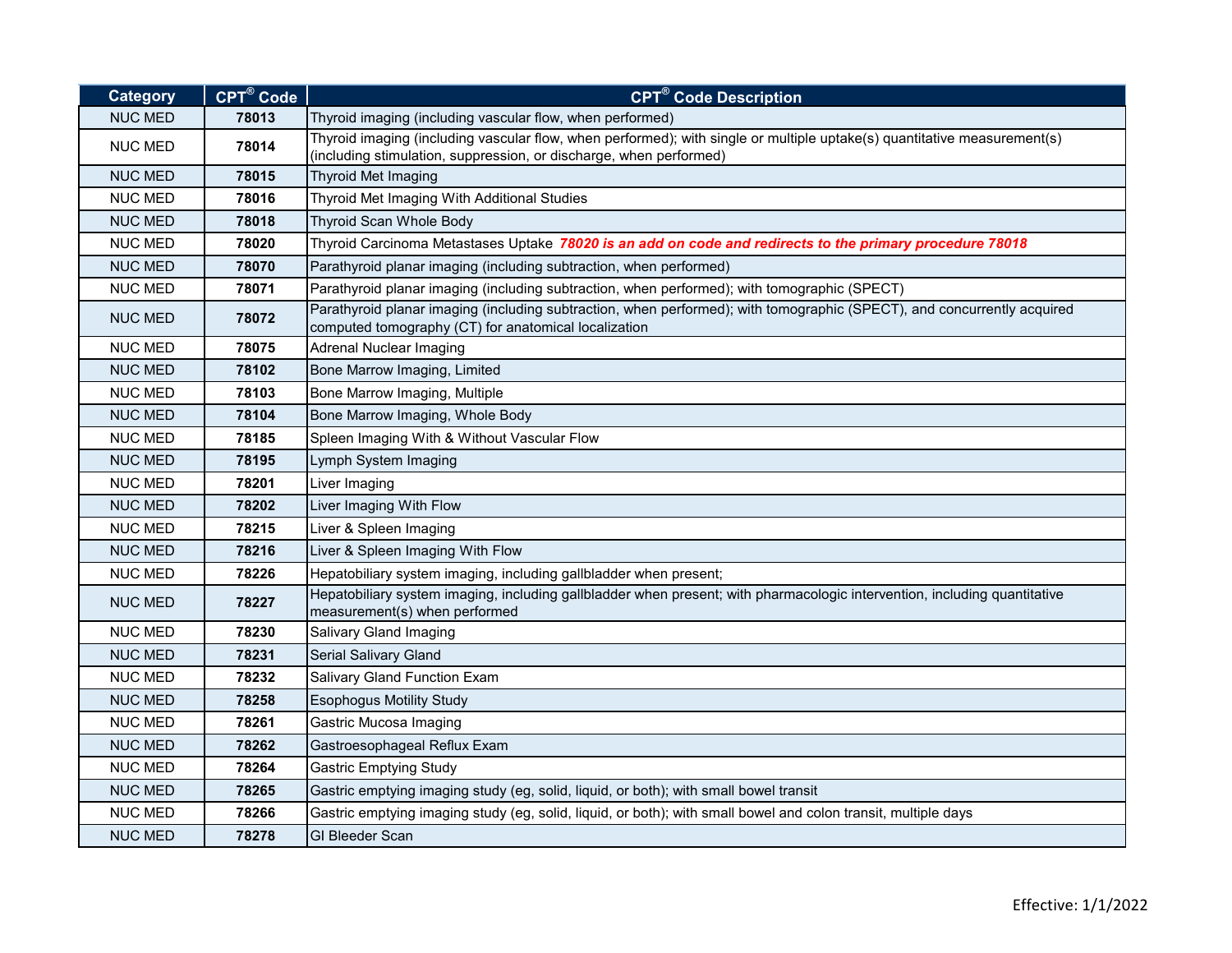| <b>Category</b> | CPT <sup>®</sup> Code | <b>CPT<sup>®</sup> Code Description</b>                                                                              |
|-----------------|-----------------------|----------------------------------------------------------------------------------------------------------------------|
| <b>NUC MED</b>  | 78290                 | Meckels Diverticulum Imaging                                                                                         |
| <b>NUC MED</b>  | 78291                 | Leveen Shunt Patency Exam                                                                                            |
| <b>NUC MED</b>  | 78300                 | Bone Or Joint Imaging Limited                                                                                        |
| <b>NUC MED</b>  | 78305                 | Bone Or Joint Imaging Multiple                                                                                       |
| <b>NUC MED</b>  | 78306                 | Bone Scan Whole Body                                                                                                 |
| <b>NUC MED</b>  | 78315                 | Bone Scan 3 Phase Study                                                                                              |
| <b>NUC MED</b>  | 78445                 | Radionuclide Venogram Non-Cardiac                                                                                    |
| <b>NUC MED</b>  | 78456                 | Acute Venous Thrombosis Imaging                                                                                      |
| <b>NUC MED</b>  | 78457                 | Venous Thrombosis Imaging Unilateral                                                                                 |
| <b>NUC MED</b>  | 78458                 | Venous Thrombosis Images, Bilateral                                                                                  |
| <b>NUC MED</b>  | 78579                 | Pulmonary ventilation imaging (eg, aerosol or gas)                                                                   |
| <b>NUC MED</b>  | 78580                 | Pulmonary perfusion imaging (eg, particulate)                                                                        |
| <b>NUC MED</b>  | 78582                 | Pulmonary ventilation (eg, aerosol or gas) and perfusion imaging                                                     |
| <b>NUC MED</b>  | 78597                 | Quantitative differential pulmonary perfusion, including imaging when performed                                      |
| <b>NUC MED</b>  | 78598                 | Quantitative differential pulmonary perfusion and ventilation (eg, aerosol or gas), including imaging when performed |
| <b>NUC MED</b>  | 78600                 | <b>Brain Imaging Limited Static</b>                                                                                  |
| <b>NUC MED</b>  | 78601                 | Brain Limited Imaging And Flow                                                                                       |
| <b>NUC MED</b>  | 78605                 | <b>Brain Imaging Complete</b>                                                                                        |
| <b>NUC MED</b>  | 78606                 | Brain Imaging Complete With Flow                                                                                     |
| <b>NUC MED</b>  | 78610                 | <b>Brain Flow Imaging Only</b>                                                                                       |
| <b>NUC MED</b>  | 78630                 | Cisternogram (Cerebrospinal Fluid Flow)                                                                              |
| <b>NUC MED</b>  | 78635                 | Cerebrospinal Ventriculography                                                                                       |
| <b>NUC MED</b>  | 78645                 | <b>CSF Shunt Evaluation</b>                                                                                          |
| <b>NUC MED</b>  | 78650                 | C S F Leakage Detection And Localization                                                                             |
| <b>NUC MED</b>  | 78660                 | Radiopharmaceutical Dacryocystography                                                                                |
| <b>NUC MED</b>  | 78700                 | Kidney Imaging Morphology                                                                                            |
| <b>NUC MED</b>  | 78701                 | Kidney Imaging With Vascular Flow                                                                                    |
| <b>NUC MED</b>  | 78707                 | Kidney Imaging With Vascular Flow & Function Single Study Without Pharmacological Intervention                       |
| <b>NUC MED</b>  | 78708                 | Kidney Imaging Single Study With Pharmacological Intervention                                                        |
| <b>NUC MED</b>  | 78709                 | Kidney Imaging - Multiple Studies Without & With Pharmacological Intervention                                        |
| <b>NUC MED</b>  | 78725                 | Kidney Function Study - Non-Imaging Radioisotopic                                                                    |
| <b>NUC MED</b>  | 78730                 | Urinary Bladder Residual Study 78730 is an add on code and redirects to the primary procedure 78740                  |
| <b>NUC MED</b>  | 78740                 | Ureteral Reflux Study                                                                                                |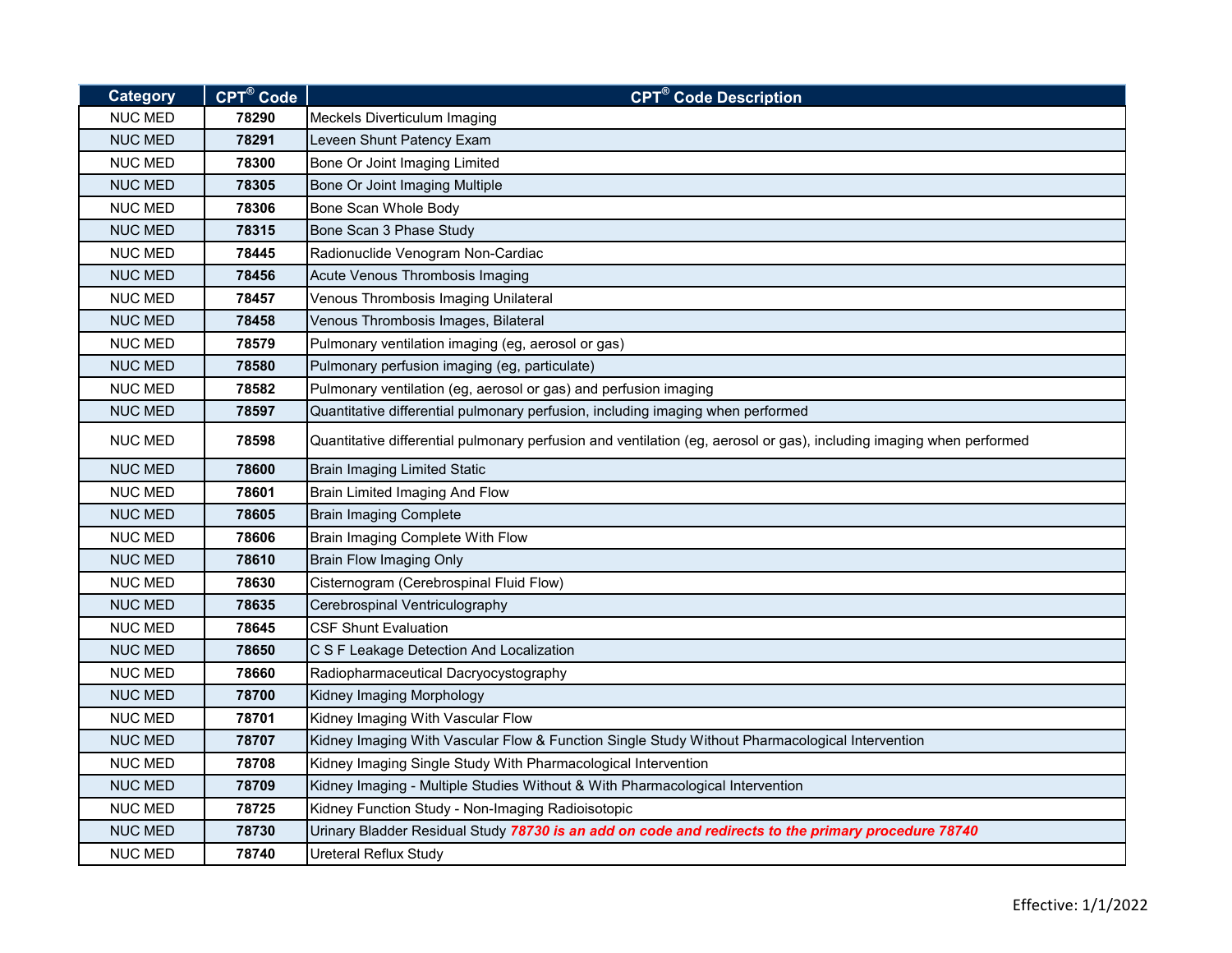| <b>Category</b> | CPT <sup>®</sup> Code | <b>CPT<sup>®</sup> Code Description</b>                                                                                                                                                                                                                                                                                                                                                                                                                                                      |
|-----------------|-----------------------|----------------------------------------------------------------------------------------------------------------------------------------------------------------------------------------------------------------------------------------------------------------------------------------------------------------------------------------------------------------------------------------------------------------------------------------------------------------------------------------------|
| <b>NUC MED</b>  | 78761                 | Testicular Imaging With Vascular Flow                                                                                                                                                                                                                                                                                                                                                                                                                                                        |
| <b>NUC MED</b>  | 78800                 | Radiopharmaceutical localization of tumor, inflammatory process or distribution of radiopharmaceutical agent(s) (includes vascular<br>flow and blood pool imaging, when performed); planar, single area (includes vascular flow and blood pool imaging, when<br>performed); planar, single (includes vascular flow and blood pool imaging, when performed); planar, single                                                                                                                   |
| <b>NUC MED</b>  | 78801                 | Radiopharmaceutical localization of tumor, inflammatory process or distribution of radiopharmaceutical agent(s) (includes vascular<br>flow and blood pool imaging, when performed); planar, 2 or more areas (eg, abdomen and pelvis, head and chest), 1 or more days<br>imaging or single area imaging over 2 or more days                                                                                                                                                                   |
| <b>NUC MED</b>  | 78802                 | Radiopharmaceutical localization of tumor, inflammatory process or distribution of radiopharmaceutical agent(s) (includes vascular<br>flow and blood pool imaging, when performed); planar, whole body, single day imaging                                                                                                                                                                                                                                                                   |
| <b>NUC MED</b>  | 78803                 | Radiopharmaceutical localization of tumor, inflammatory process or distribution of radiopharmaceutical agent(s) (includes vascular<br>flow and blood pool imaging, when performed); tomographic (SPECT), single area (eg, head, neck, chest, pelvis), single day<br>imaging                                                                                                                                                                                                                  |
| <b>NUC MED</b>  | 78804                 | Radiopharmaceutical localization of tumor, inflammatory process or distribution of radiopharmaceutical agent(s) (includes vascular<br>flow and blood pool imaging, when performed); planar, whole body, requiring 2 or more days imaging                                                                                                                                                                                                                                                     |
| <b>NUC MED</b>  | 78830                 | Radiopharmaceutical localization of tumor, inflammatory process or distribution of radiopharmaceutical agent(s) (includes vascular<br>flow and blood pool imaging, when performed); tomographic (SPECT) with concurrently acquired computed tomography (CT)<br>transmission scan for anatomical review, localization and determination/detection of pathology, single area (eg, head, neck, chest,<br>pelvis), single day imaging                                                            |
| <b>NUC MED</b>  | 78831                 | Radiopharmaceutical localization of tumor, inflammatory process or distribution of radiopharmaceutical agent(s) (includes vascular<br>flow and blood pool imaging, when performed); tomographic (SPECT), minimum 2 areas (eg, pelvis and knees, abdomen and<br>pelvis), single day imaging, or single area imaging over 2 or more days                                                                                                                                                       |
| <b>NUC MED</b>  | 78832                 | Radiopharmaceutical localization of tumor, inflammatory process or distribution of radiopharmaceutical agent(s) (includes vascular<br>flow and blood pool imaging, when performed); tomographic (SPECT) with concurrently acquired computed tomography (CT)<br>transmission scan for anatomical review, localization and determination/detection of pathology, minimum 2 areas (eg, pelvis and<br>knees, abdomen and pelvis), single day imaging, or single area imaging over 2 or more days |
| <b>NUC MED</b>  | 78999                 | Unlisted procedure, diagnostic nuclear medicine-radiation therapy treatment planning                                                                                                                                                                                                                                                                                                                                                                                                         |
| <b>PET</b>      | 78608                 | Brain Imaging, Positron Emission Tomography (PET) Metabolic Evaluation                                                                                                                                                                                                                                                                                                                                                                                                                       |
| <b>PET</b>      | 78609                 | Brain Imaging, Positron Emission Tomography (PET) Perfusion Evaluation                                                                                                                                                                                                                                                                                                                                                                                                                       |
| <b>PET</b>      | 78811                 | PET Imaging; limited area                                                                                                                                                                                                                                                                                                                                                                                                                                                                    |
| <b>PET</b>      | 78812                 | PET Imaging: skull base to mid-thigh                                                                                                                                                                                                                                                                                                                                                                                                                                                         |
| <b>PET</b>      | 78813                 | PET Imaging: whole body                                                                                                                                                                                                                                                                                                                                                                                                                                                                      |
| <b>PET</b>      | G0219                 | PET Imaging Whole Body; Melanoma For Non-Covered Indications                                                                                                                                                                                                                                                                                                                                                                                                                                 |
| <b>PET</b>      | G0235                 | PET Imaging, Any Site, Not Otherwise Specified                                                                                                                                                                                                                                                                                                                                                                                                                                               |
| PET             | G0252                 | PET Imaging, Full And Partial-Ring Pet Scanners Only For Initial Diagnosis Of Breast Cancer And/Or Surgical Planning For Breast<br>Cancer                                                                                                                                                                                                                                                                                                                                                    |